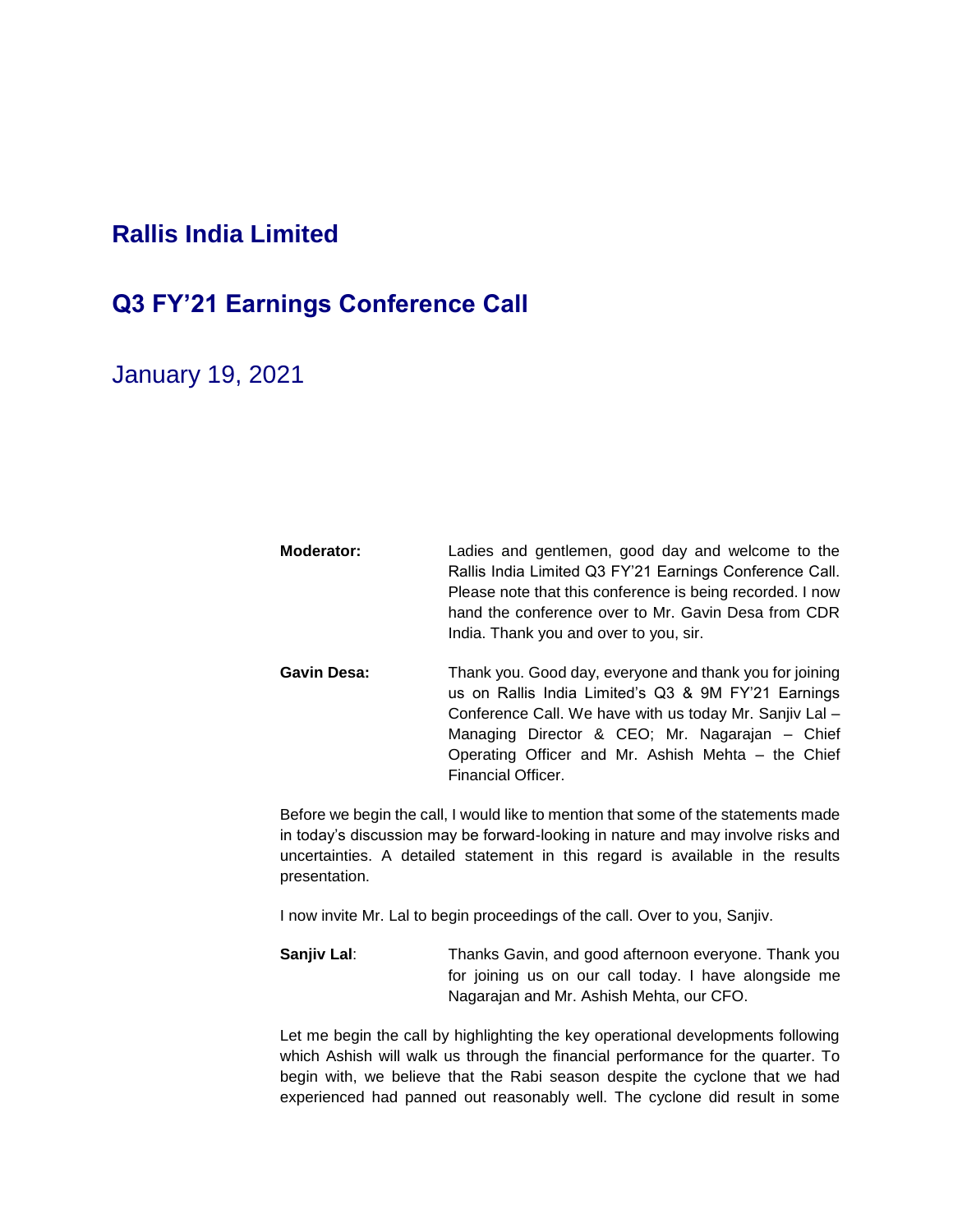disruption, excess rainfall, some crop damage across certain geographies, but the market environment broadly has been fairly encouraging and growth has been conducive. Amidst such positivity, we believe that the domestic agro chemical industry is growing in the range of 10% to 11% during the current fiscal year. The overall pace of growth though may taper down compared to what we have seen in the past couple of months.

Moving on to Rallis specific developments, we are fairly pleased with our performance for the quarter having delivered a topline growth of 7% and operational profitability growth of about 8%. The performance is broadly in line with our stated objective of prioritizing growth by introducing new products and widening our distribution reach. With regard to new products, we have been guiding the introduction of at least 2 new 9(3) products for the next couple of years and as most of you must be already aware we had introduced one product KRIMAN during the first half of this fiscal. One more will follow in Q4. In addition to that, we have also launched two new fertigation products under our crop nutrition portfolio with the brand name Aquafert which are addressing the Grapes crop as well as vegetables. We have also introduced two bio pesticides. This is the new category that we have entered during Q3. We have also introduced an in-licensed product during the year, soybean herbicide by the name of Enzip**.** And as you are aware, we have identified wheat and soybean as segments that we need to strengthen our portfolio.

Moving on to the International business, having registered highest ever sales of all products barring Metribuzin in H1, I am pleased to report that the business momentum continues to remain strong. Enquiries for product volumes from customers remain encouraging and the order book for majority of our products remains robust. We continue to operate at full capacity for most of our key products namely Hexaconazole, Pendimethalin and Acephate as also Metribuzin. We have debottlenecked the capacity of Hexaconazole during H1 and further added to the capacity of Pendimethalin.

Moving on to Metribuzin, volumes for the same have started picking up. Order book as well is gaining traction and we maintain approximately 15% market share globally in Metribuzin. We are planning for the reorganization of equipment so as to put all Metribuzin production into a single plant with some additional features of mechanized material handling during February to April. And to mitigate this planned disruption, we have been working towards building up inventory of Metribuzin and also have also planned to coincide it with our usual maintenance shutdown in April. Also in an attempt to diversify and further strengthen our International business, we are also looking at adding two new products under this business during H2 of the next fiscal year.

Moving on to contract manufacturing, we believe the current business environment provide the good opportunity for us to expand our manufacturing in the segment. Government's agenda towards driving indigenous manufacturing augurs well for the business. In terms of the existing products, as indicated in our earlier calls, demand for PEKK will continue to remain soft and with the airline industry showing some rebound, we expect that over the next one year things should start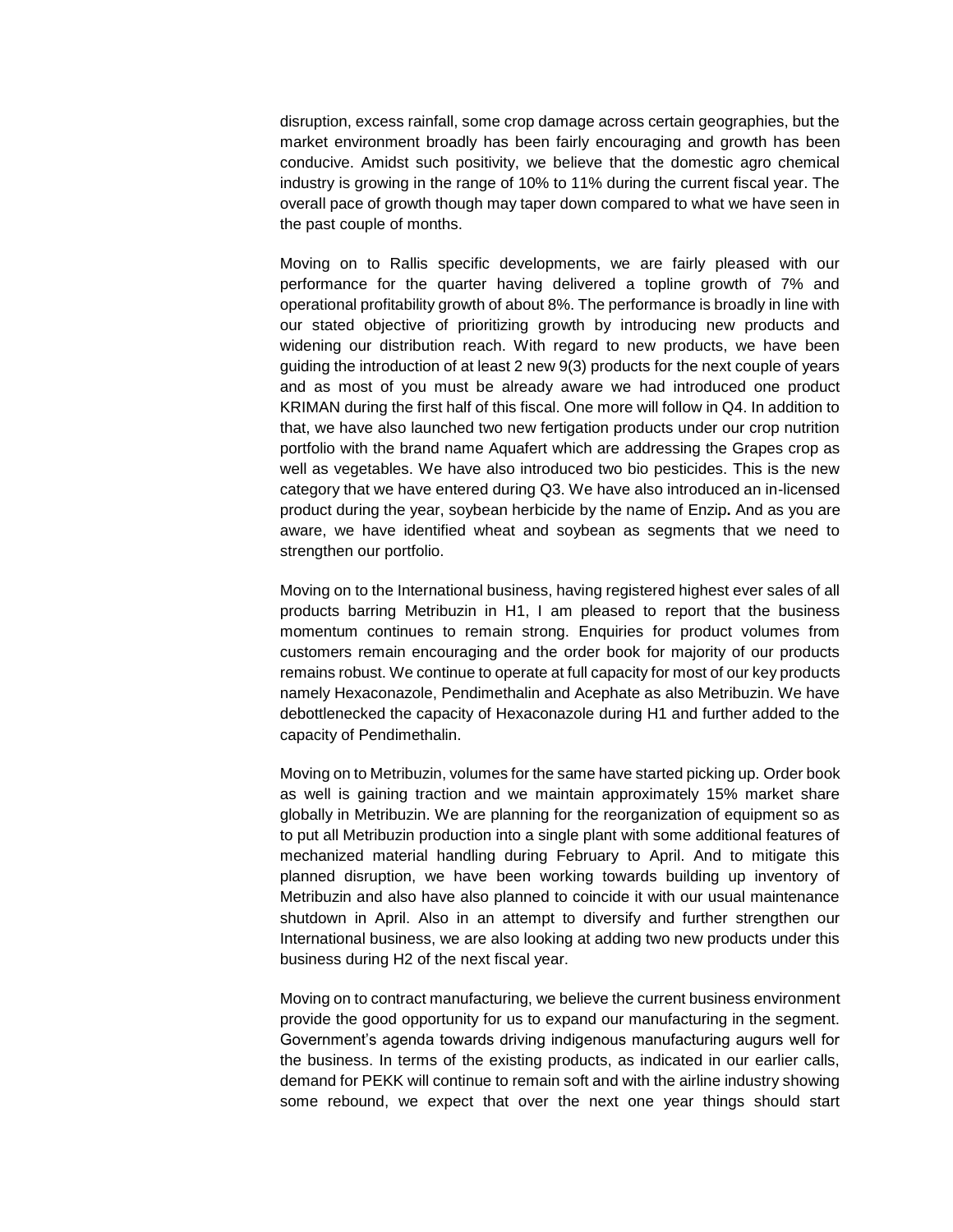normalizing. We are also looking at seeing how we can expand our product beyond the aviation segment to derisk our business along with our key customer for this product.

Moving on to the seeds business, having delivered 7% growth in H1, our performance for Q3 has also been satisfactory. Hybrid maize has reached approximate Rs.100 crore milestone along with paddy which was already Rs.100 crore category for us. Volumes of mustard seeds as well have been quite encouraging. We have launched two new products in maize, one in bajra and one in chilli during the first half of this fiscal. Further our collections continue to do much better compared to the previous year. The R & D pipeline is also shaping up well, with strategic crops such as cotton, rabi, maize and vegetables. And as we already mentioned that the R&D process will take its own time and in the couple of years we do expect to start seeing results from the work being done by our teams in Hybrid development. On our CAPEX, I would just like to say that we had announced projects worth approximately Rs.525 crore of the Rs. 800 crore earmarked for the expansion. The proceeds are directed towards building a formulation plant at the Dahej Chemical zone, a multipurpose plant at Dahej SEZ; debottlenecking existing products; a new R&D center in Bangalore and investments in automation; digitization of our manufacturing operations as well as modernization and expansion of affluent management systems. All these projects are on track and we expect to propel the growth post completion.

To conclude, I would just like to state that the business is shaping up well. We are making steady progress towards achieving our desired objectives of delivering growth and creating value for our stakeholders. We are undertaking required investments to enhance our product offerings, reducing raw material dependence on China, and developing new product offerings for the domestic business as well as seeds. Seeds are also improving steadily, and we are targeting new products and segments which should help us address the present seasonality in the business.

And with that I would just like to request Ashish to talk about the financial numbers before we open it up to the Q&A. Ashish, over to you.

**Ashish Mehta:** Thank you, Sanjiv and a very good afternoon to all who have joined this call. First I will summarize the overall results for the Q3 FY21. Revenue was at Rs.570 crore registering a growth of 7% over the previous year's Rs.533 crore. EBITDA at Rs.60 crore versus Rs.56 crore in the same period in the previous year registering a growth of 8%, profit before exceptional item was at Rs.56 crore versus Rs.48 crore in the same quarter in the previous year registering growth of 15%. Profits for the quarter impacted due to one time charge of about 8 crore on account of substandard and non-saleable stocks**.**  Exceptional items include profit on sale of assets.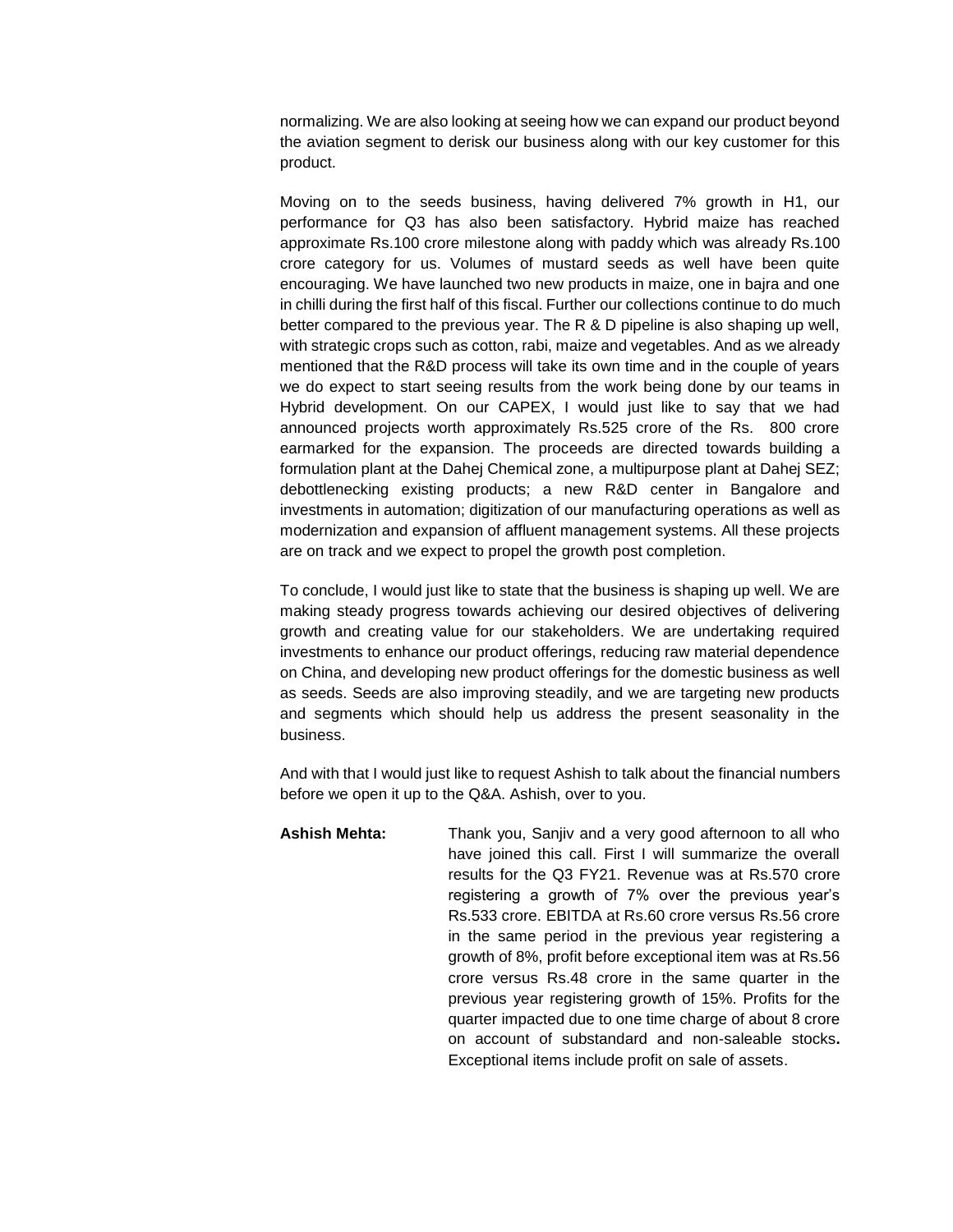I will now give a brief of how each of the businesses performed during the quarter under reference. The crop care revenue was at Rs.529 crore registering an overall growth of 5% over previous year with a volume growth of 10% and a price correction of 5%. International business, demand challenges in Metribuzin still continued in the third quarter as well. However, revenue was at Rs.184 crore versus Rs.182 crore in the same period in previous year. There was a good volume growth of about 18% with a price correction of 17%. Major volume growth seen in Acephate tech, Hexa and Metribuzin 75 WDG. We saw a very small volume growth in Metri tech as well.

In the International business, contract manufacturing registered a revenue of Rs.30 crore versus Rs.48 crore in the same period in previous year. There was a drop in our polymer business and we continue to see the same trend in FY22. In the seed division we registered a topline of Rs.41 crore versus Rs.30 crore in the same period previous year. This was largely driven by volume growth in maize and bajra, coupled with better price realization. Profits for the quarter was impacted due to one time charges of roughly about Rs.6 crore on account of substandard stock. Plant growth nutrients and organic manure registered a topline of Rs.36 crore versus Rs.33 crore a growth of 10%. Due to better working capital management, cash from operating activities was at Rs.201 crore. Cash and cash equivalent as of 31st December stood at Rs.382 crore versus Rs.263 crore in the same period previous year. Overall working capital days improved to 79 days versus 83 days in the previous year. Inventory levels were high compared to previous year largely due to stocking of critical raw materials planned Metribuzin stocking to meet the demand for Q4. However, receivable days improved to 73 days from the previous level of 97 days. Work in the new formulation plant at Dahej Chemical zone is at full swing and we expect to start commercial production by end of March 21. Work on setting up the new MPP plant at SEZ plant is also progressing satisfactorily.

Thank you, we can now start the Q&A Session.

| <b>Moderator:</b> | Thank you very much. The first question is from the line<br>of Aditya Jhawar from Investec Capital.                                                                                                                                                                                                                                                                                                                                              |
|-------------------|--------------------------------------------------------------------------------------------------------------------------------------------------------------------------------------------------------------------------------------------------------------------------------------------------------------------------------------------------------------------------------------------------------------------------------------------------|
| Aditya Jhawar:    | Couple of questions sir, firstly, on the export. Sanjiv, you<br>mentioned that in this quarter there was a plan to increase<br>a further CAPEX of about Rs.65 crore. So does that mean<br>that we got some incremental new orders in this quarter<br>which can translate into revenue in the next couple of<br>years? And related to that is that keeping this new CAPEX<br>announcement, what is the annual CAPEX planned for<br>FY21 and FY22? |
| Sanjiv Lal:       | Aditya, in terms of our CAPEX plan, maybe I will just<br>request Ashish to fill in on the numbers. See, much of our<br>project work is now at a fairly advanced stage when it<br>comes to projects like the new facility at Dahej Chemical<br>zone. So the cash outflows will now start happening<br>during this quarter as well as well as overflowing into the                                                                                 |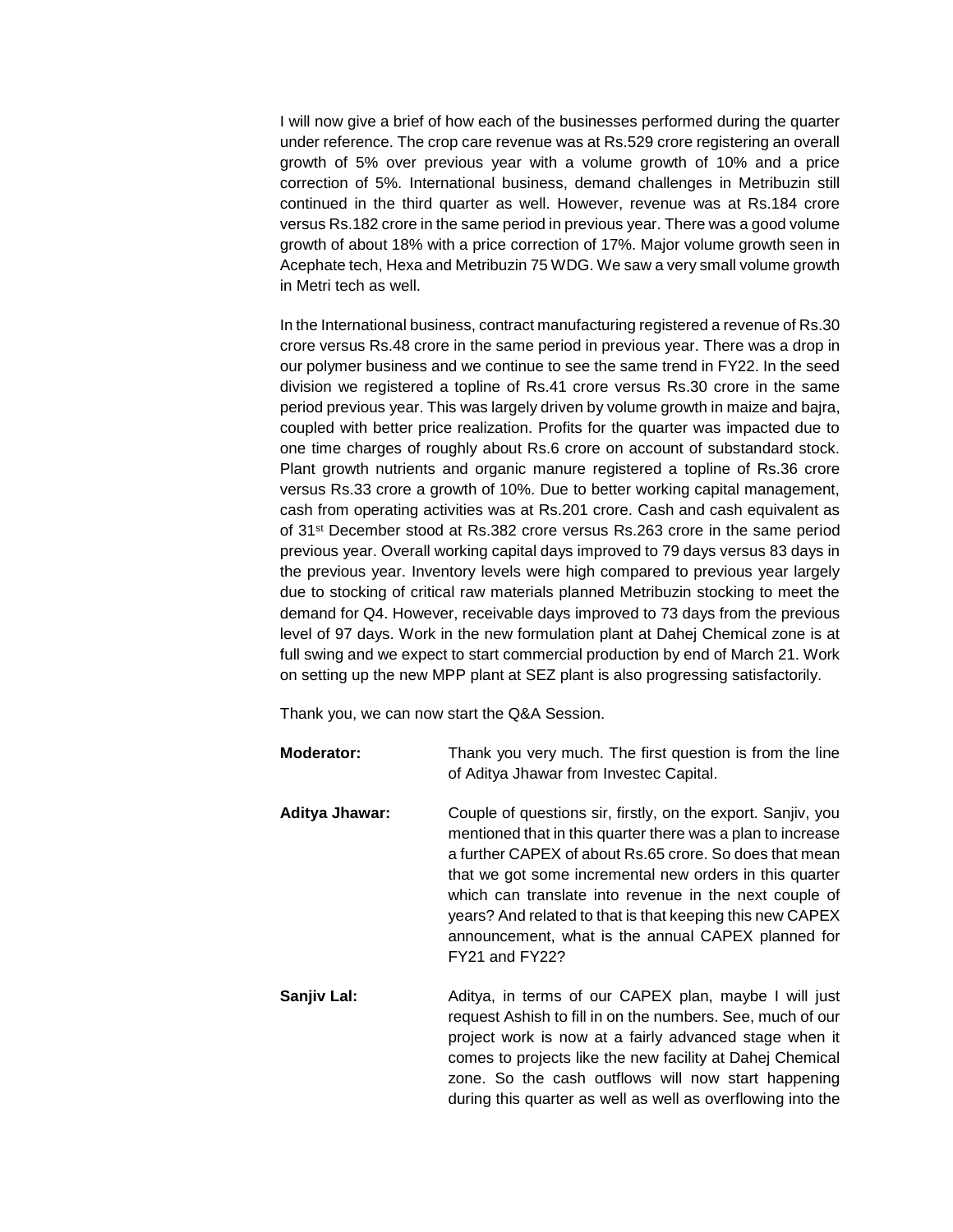next quarter. So there is some skewness which is going to happen during FY22 and apart from that our capacity expansion for Hexaconazole is complete, Metri is complete except for this reorganization which I mentioned and also some increase in capacity for our Pendimethalin plant which we have also undertaken. Apart from that other products at Ankleshwar all that will also get completed in terms of capacity expansion latest by April of this calendar year. So our ability to book more orders against our capacity is certainly increasing. We had also set up additional facilities at the Dahej SEZ during the last financial year which we may not have spoken about related to some of the WDG formulation and SC formulation for Metri and that capacity has started getting utilized with some of our exports of the WDG, Metri WDG already happening during the current Q3. We have already been able to meet some of the export requirements of our formulated Metribuzin product for which we had got the registration during the course of this financial year. So Ashish, do you like to add to the CAPEX spends?

Ashish Mehta: Aditya, this Rs.65 crore largely relates to the additional CAPEX we had sought from the Board on the MPP project. The earlier one it was about Rs.80-81 crore and we have sought additional CAPEX for the MPP which is being set up in the SEZ zone, all others were are of small amount pertaining to capacity expansion or process debottlenecking

The second one is that for the 9 months, the actual CAPEX outflow is about Rs.90 crore while we have issued purchase orders around about Rs.150 crore so far. But the cash flow is only Rs.90 crore. We expect in the next 3 months for this current quarter the cash flow should be around Rs.40 crore to Rs.45 crore if not less and then the balance cash flow will happen in the next financial year. I believe in the first quarter of next financial year there will be a higher outflow of cash. Overall for FY22 as we are in the process of finalizing our budget, we expect a larger cash flow than what we would be ending for the FY21.

- **Moderator:** The next question is from the line of Tarang Agrawal from Old Bridge Capital.
- **Tarang Agrawal:** Two questions from my side. Both on the seeds business. First on the revenue, what has led to this 38% volume growth. Is it you all have gotten into new markets or is it gaining market shares? Just wanted to understand the underlying reasons for this volume growth in maize and bajra because I have seen it in Q2 as well and now we are witnessing it in Q3. And the second is on the margins.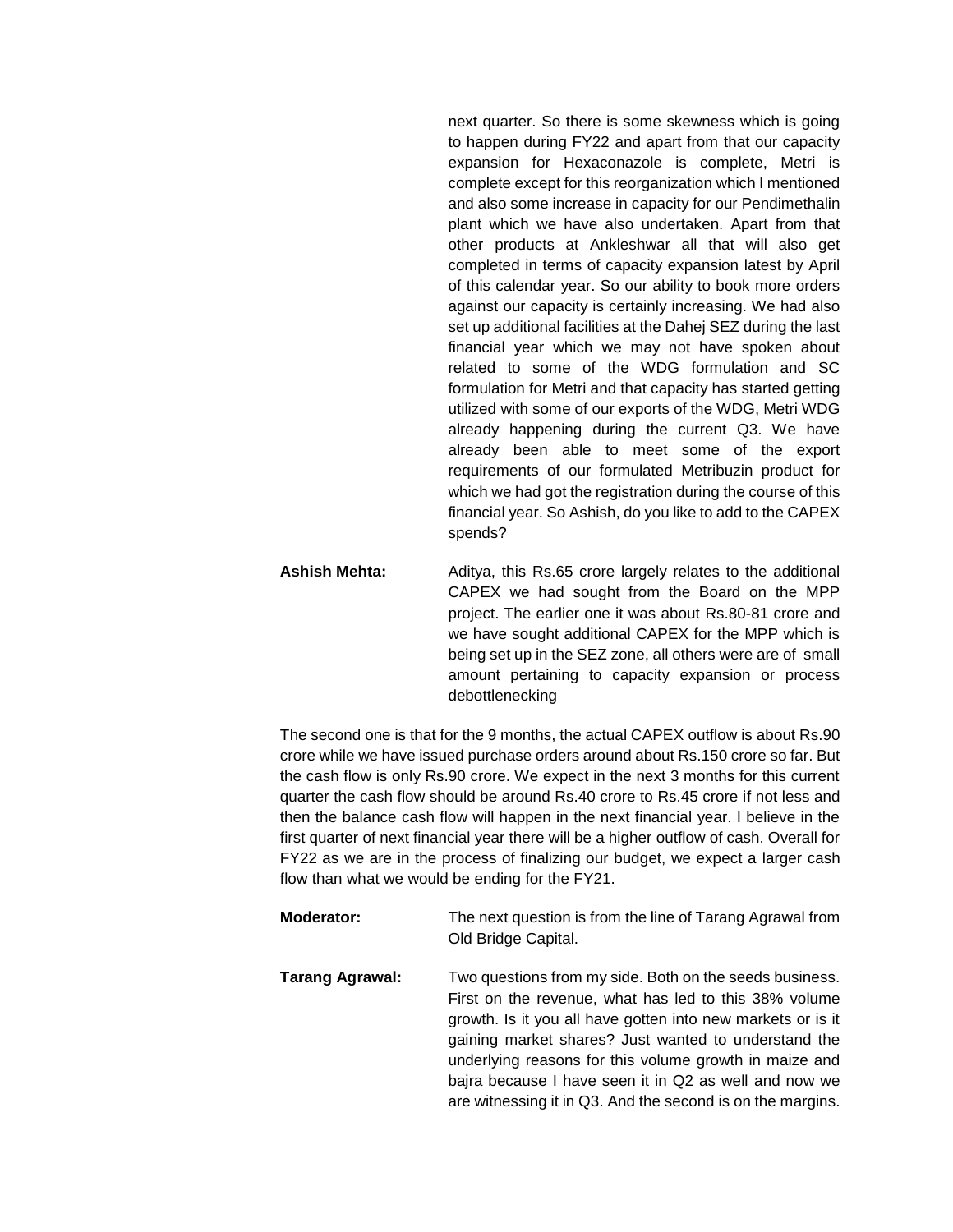So despite a significant volume growth and even if I adjust for the Rs.6 crore of substandard stocks we have actually seen an EBITDA decline in Q3. So what cost element went up for the EBITDA decline in the seeds business. So these two questions from my side.

- **Nagarajan S:** To address your first question about the contributors for the growth, we have had some increases in our maize and mustard**,** what we mentioned in the note. But really speaking I don't believe there is anything fundamentally that has actually contributed to that beyond these increases that we have got in this particular year and remember that these are actually on a really small base of Rs.30 crore that we had. So we are not seeing that as structurally something has changed. On the second question, what you said, if you adjust for the one time charge, you are saying that the EBITDA for the seed business has gone down?
- **Tarang Agrawal:** Yes, it has gone down from, if adjusted for the Rs.6 crore it is still negative Rs.16 crore against negative Rs.11 crore in the same period last quarter.
- **Nagarajan S:** Maybe Ashish, you want to respond on the EBITDA after adjusting for the…?
- **Ashish Mehta:** If I compare it with the incremental increase of revenue by Rs.11 crore, there should have been equivalent increase in the EBITDA and the percentage also. But there is a onetime charge and also there is a cost increase in terms of employee cost due to alignment of policies of seed division with that of crop care division (post merger of Metahelix Life Sciences Ltd). That also has an impact and then there are certain expenses on sales promotions and marketing and other activities and all that. That is why you see a little bit dip in the margins.
- **Nagarajan S:** At an overall level we have not seen any major fundamental change in the operations of the business. Like what Ashish said, we have definitely harmonized our policies after the merger between the seed division and the rest of Rallis, there has been a cost push on account of that.
- **Moderator:** The next question is from the line of Ritesh Gupta from Ambit Capital.
- **Ritesh Gupta:** Just two questions from my side, one is that on the Metribuzin pricing side, what is the outlook there on the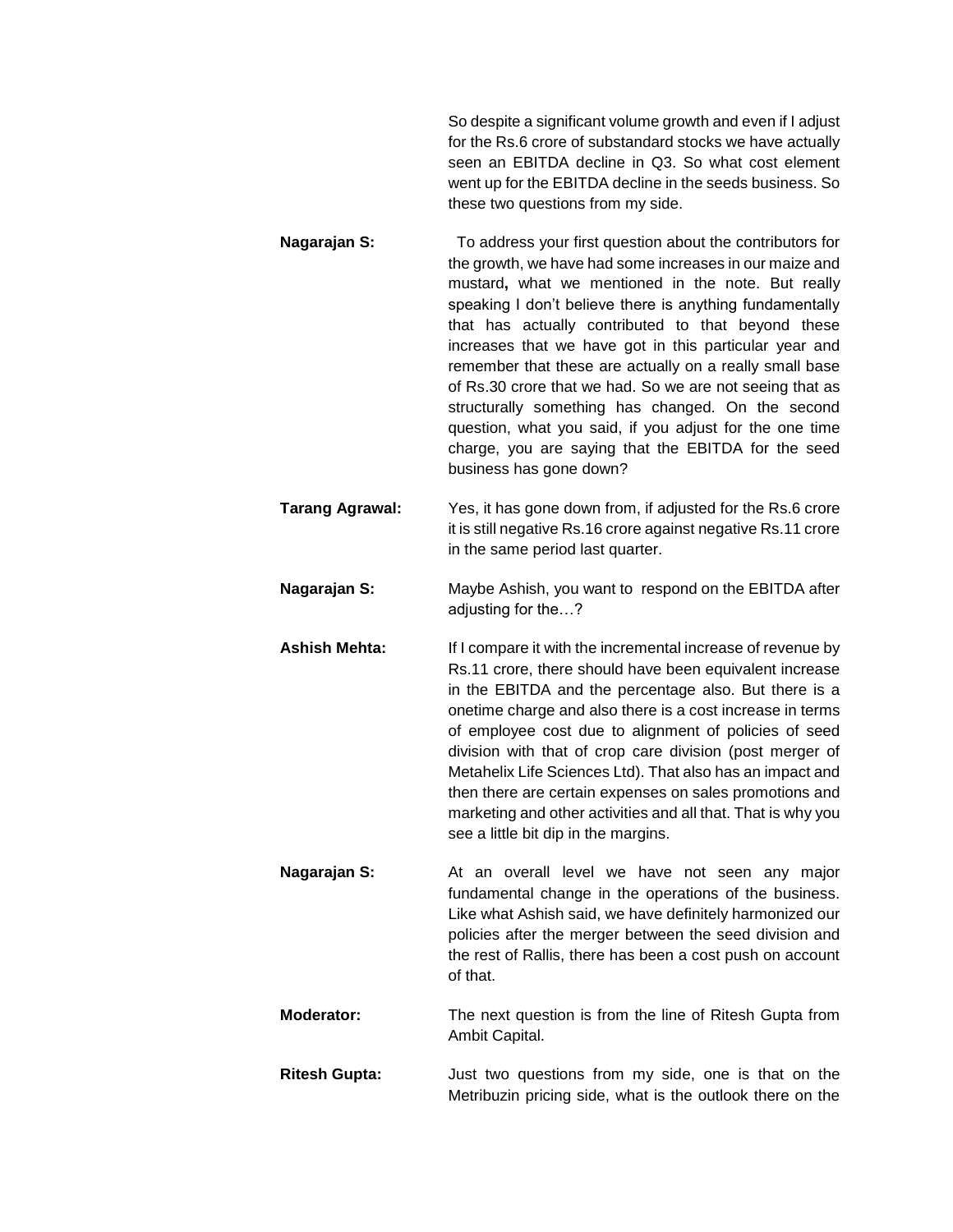Metribuzin pricing side? And the second one that I have is that in terms of pure gross margin improvement in the crop care division, what has driven that gross margin improvement? Is it just product mix improvement or is it some sort of API prices led gain?

**Nagarajan S:** So, on the Metribuzin prices, certainly we are finding that they are firming up in the last few months. So if you really look at this year versus last year, so Y-o-Y if you did a comparison, 9M FY21 versus 9M FY20 what we are finding is that there is a significant drop that has happened in terms of the Metribuzin prices. On an average, the prices last year were about Rs. 2100 per kg. Now it is about Rs. 1300 per kg, this is Y-o-Y 9 months to 9 months. So you can see that it is a 40% kind of a drop. But if you see within the quarter, that is within Q3, from the beginning of Q3 to the end of Q3, there is a firming up that we are seeing. We do expect that this will continue. This trend will continue and we do feel that overall the Metribuzin prices will look up compared to how they have been in the last 9 months.

Second point, what you were asking is about the gross margins, the initiatives that we have taken. So yes, I think we have actually taken different initiatives for different businesses. So with regard to the domestic business, what you said is absolutely correct. We have had some mix focus. We have tried to sort of focus on some of the larger GC products wherever possible of course and that has helped us in terms of improving the GC. We also have, to be honest, witnessed extremely volatile raw material prices in quarter 3, in fact even higher than they were in Q2 or Q1. So what we have done is, we have also therefore adopted a very close approach to pricing of our products wherever it has been possible to transmit the cost increases. We have done that. Of course it doesn't mean that in every product we have done that. In certain products actually altered our prices downward as well. But on an overall basis I would say that we have taken pricing action wherever feasible as well. So those are broadly the two initiatives as far as the domestic business is concerned. As far as the International business is concerned, as Sanjiv already mentioned, the demand outlook has been quite positive from a volume standpoint. So even in the case of Metribuzin, the demand has actually been quite good and we have been able to, as Ashish mentioned, reach the same revenue levels as last year, same quarter, Rs.182 crore- Rs.184 crore. Despite the prices ruling significantly lower as I mentioned in the case of Metribuzin they are 40% lower but in other cases they have been lower too. But there what we have tried to really focus on is in the other products, wherever it has been possible to offset the significant reduction that has happened in Metribuzin, both on the price front and consequently on the GC front**,** try to address it in the other products and we have been successful with few of them. So overall we have been able to maintain the GC levels at a similar level as last year, overall for the international business, although in the case of Metribuzin we have had a significant price pressure. So effectively you could say that it is a bit of pricing action and focusing on what we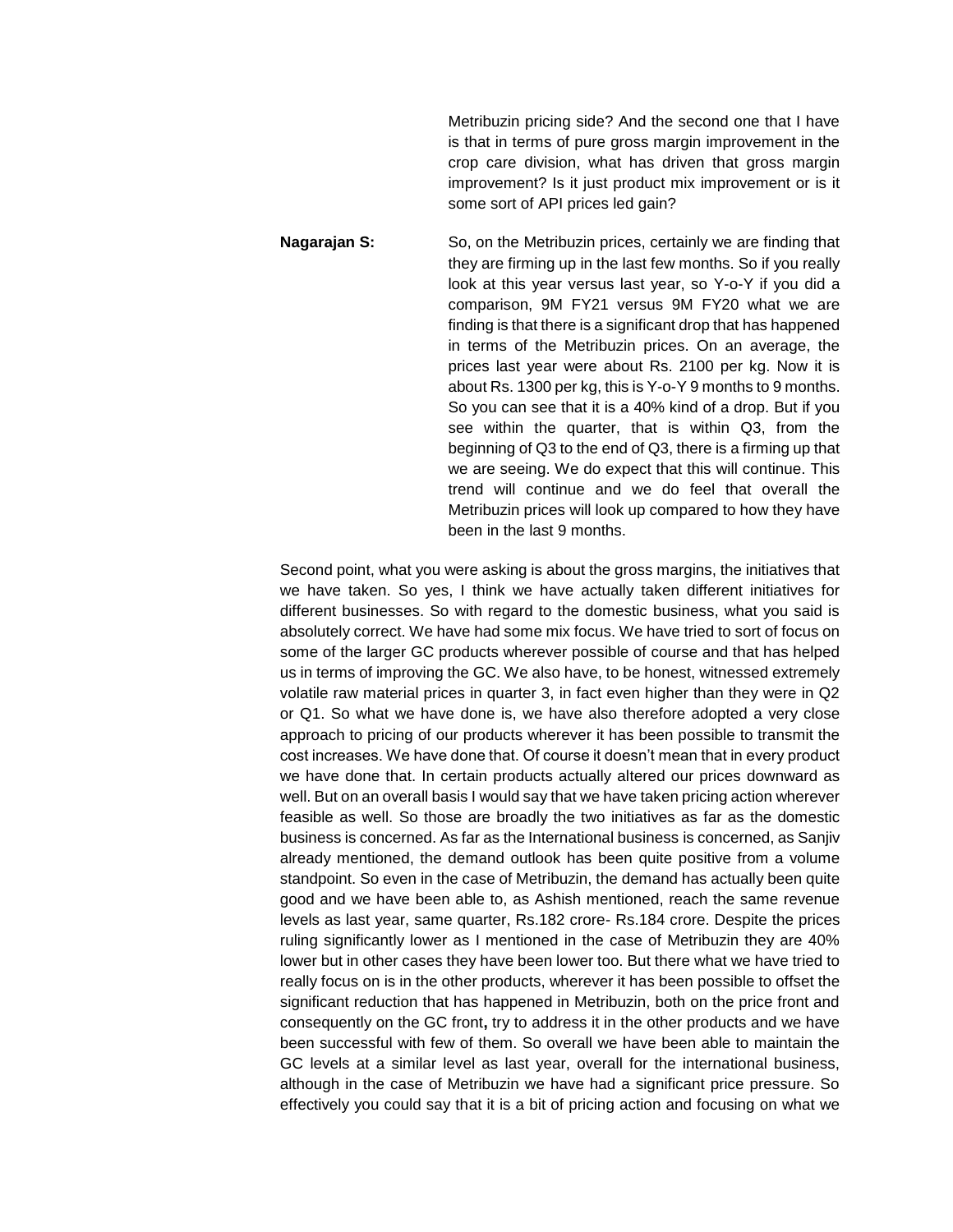can do under the demand conditions that prevailed with regards to other products. So that is really what we have done in the international business. So broadly these are the initiatives that have helped in the GC front.

- **Ritesh Gupta:** And just on the MPP plant expansion that you are doing, these are largely to do with the capacity expansion in some of the APIs that you are doing, I mean Acetamiprid, & Lambda Cyhalothrin etc. Is it where the MPP expansion is going in or this is for contract manufacturing bid which where it is doing. I am talking about the Rs.65 crore expansion.
- **Nagarajan S:** No, that Rs.65 crore expansion is for setting up a completely new MPP plant which is not for expansion of existing products like Lambda Cyhalothrin what you mentioned, but it has nothing to do with specific contract manufacturing. It is about what you can call export business.
- **Ritesh Gupta:** Just a clarification on that, you are building that plant to basically seek business on the contract manufacturing side?
- **Nagarajan S:** It could be utilized. It could be useful from that standpoint as well. But really speaking we also are looking at new products that we can produce from that multipurpose plant on an exports basis, not necessarily on a contract basis.
- **Moderator:** The next question is from the line of Varshit Shah from Emkay Global.
- **Varshit Shah:** Sir, my question is a) the kind of growth you have reported is 15% in domestic business. Is it largely the same, the domestic B2C business as well. That is my first question and what was the key driver of this growth, was that largely because of the product mix which you earlier alluded to, resulted in higher realizations because you sold up better margin products and niche products. So what was the reason for this kind of 15% growth because it is quite significantly higher than the industry average?
- **Nagarajan S:** Yes, we are seeing that. Actually largely on the B2C business as you know that is the principal component of our domestic business. To some extent I think the product mix has helped. But I think it is also the volume throughput that we have had. In fact much of the growth we would attribute to volume increase. Remember that we have had a rather positive Rabi season and we have also been well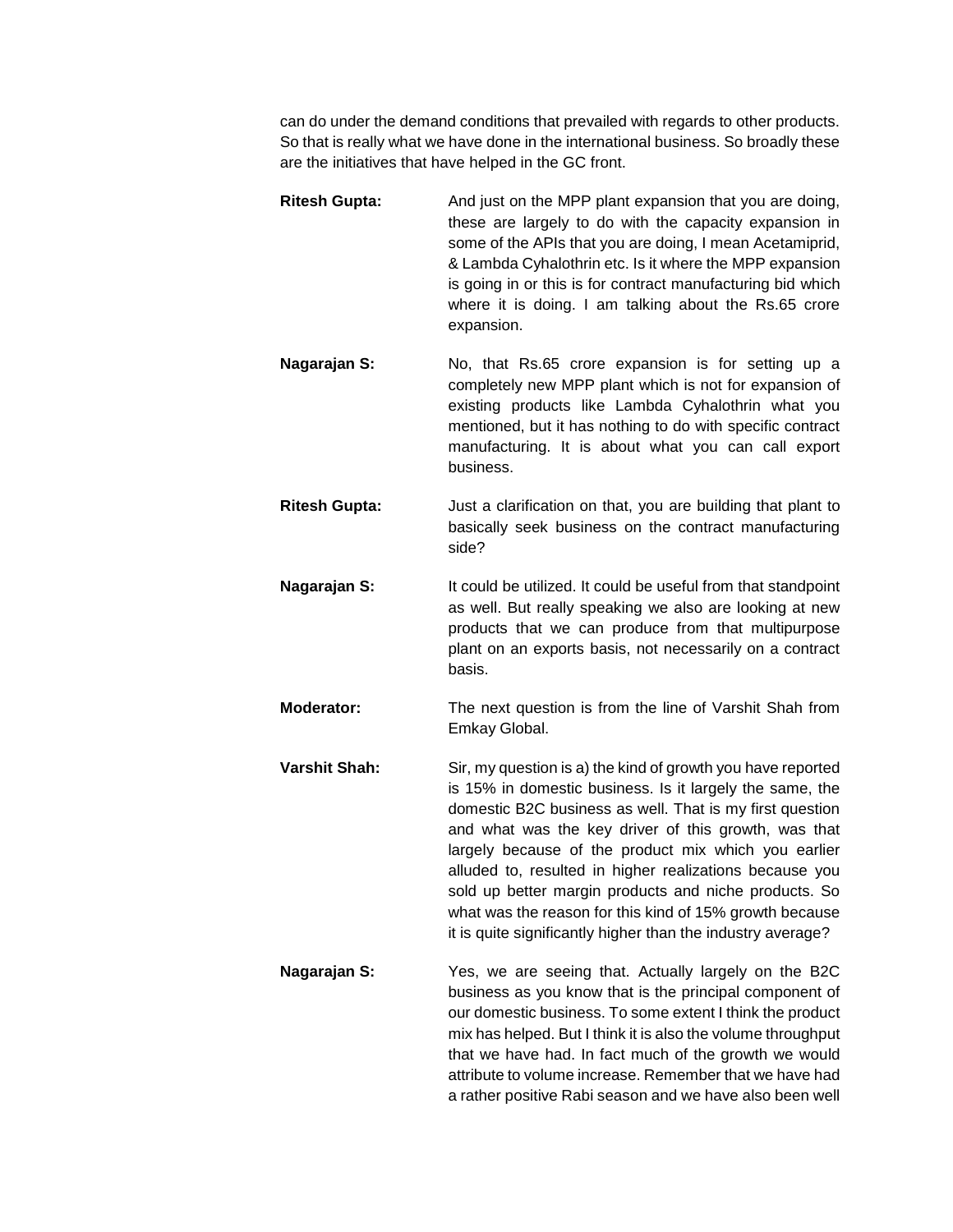prepared I should say with regard to the availability of our products. So I think it is largely driven by volume. To some extent yes, because of the portfolio mix. But portfolio mix has a bigger role to play in the margins more than in the topline.

- **Varshit Shah:** And was there an additional, let us say, pest attack demand, pest pressure Y-o-Y which resulted in higher volume growth or largely it was at the same level?
- **Nagarajan S:** No, in fact pest pressures in some cases have actually been little lower. So I would say that it has been, I guess we have been able to focus on certain geographies, little bit more closely. We have been able to generate a lot more demand. I don't think the pest pressure has been higher than last year.
- **Varshit Shah:** You would also have benefitted from the expanded distribution which you have created, so even that would have contributed to this. Would there be significant contribution, I mean I am not asking for a number but would that have helped you to grow faster than the market?
- **Nagarajan S:** I think that is to some extent also contributed. It is a combination of more than the channel expansion, it is also about the demand generation. You know with regard to our crop advisors, we have actually had lot of difficulties as you know in the first two quarters because of the lockdown. Some of that started reviving towards the end of Q2 and in Q3 also we were able to do a little bit more of physical movement. So therefore demand generation as well as trade enhancement, yes.
- **Moderator:** The next question is from the line of Abhijit Akella from IIFL.
- **Abhijit Akella:** Just a couple, one is on the capacity expansions that you have talked about, the Acephate, Hexaconazole and all the others. If you could just characterize the market demand supply environment for these? Are we seeing firmness in the market environment or is there any risk that our expansion could lead to some kind of situation similar to what having with Metribuzin a couple of quarters ago?
- **Nagarajan S:** In the CAPEX program that we have got, no, I don't believe we envisage anything. We have Acetamiprid & Lambda Cyhalothrin that is not something we envisage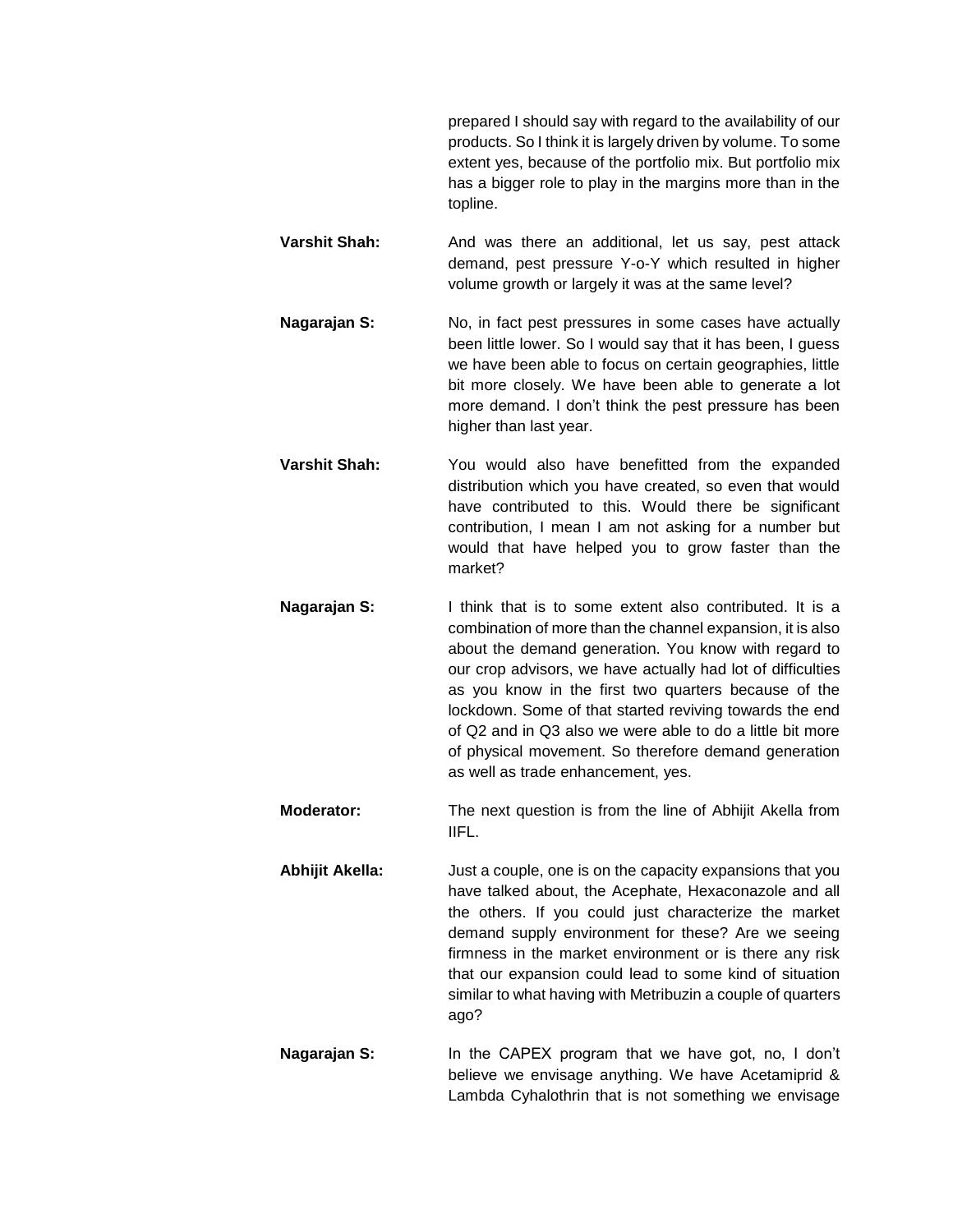any major pressure. In fact Hexaconazole expansion has been completed and as Sanjiv already mentioned in the opening remarks, that is also running now at full capacity. We do expect it will continue. Pendimethalin capacity expansion, we do not expect the kind of situation that we witnessed last time around with Metribuzin. No, I don't believe that we will expect that in the foreseeable future.

- **Abhijit Akela:** And the second thing was just on, in your opening remarks, you alluded to may be some slowdown in the domestic industry's growth in the next couple of months compared to what we have seen in the last couple of months, so I just wanted to get your sense for whether this season has been more front ended for the industry for Rallis and therefore 4Q could be a bit softer than we have seen in 3Q?
- **Sanjiv Lal:** Abhijit, I think the only point I was trying to make is that overall growth of the agrochemical sector in India is unlikely to be at the fantastic growths that we had witnessed in Q1 and some part of it in Q2 as well, but it is going to be just about 10-11% growth, so ultimately that is what the average for the entire sector will be, so whatever are the placements, stock levels and all, the consumption will be at the 10-11% only.
- **Moderator:** The next question is from the line of Rohan Gupta from Edelweiss.
- **Rohan Gupta:** Sir, first question is on your CAPEX, so out of roughly Rs.550 crore CAPEX which we have already done, sir, can you quantify that how much has gone so for in MPP and how much in formulation excluding this Rs.65 crore which we have further announced, so if you can give some number on that? That is first question?
- **Sanjiv Lal:** Ashish will give the detail, but the MPP cash flows are still small because the construction is just about getting started. We are currently completing all the detailed engineering and the construction is going to start. As far as the new CZ formulation plant is concerned, the construction is well on its way, the cash flows have already being articulated by Ashish a little while back and all going well, we expect to be able to commission at least one of the multiple lines during this financial year. That is our target. We are just putting all our resources in place to ensure that happens, but things in these difficult times of this pandemic can change things over the next couple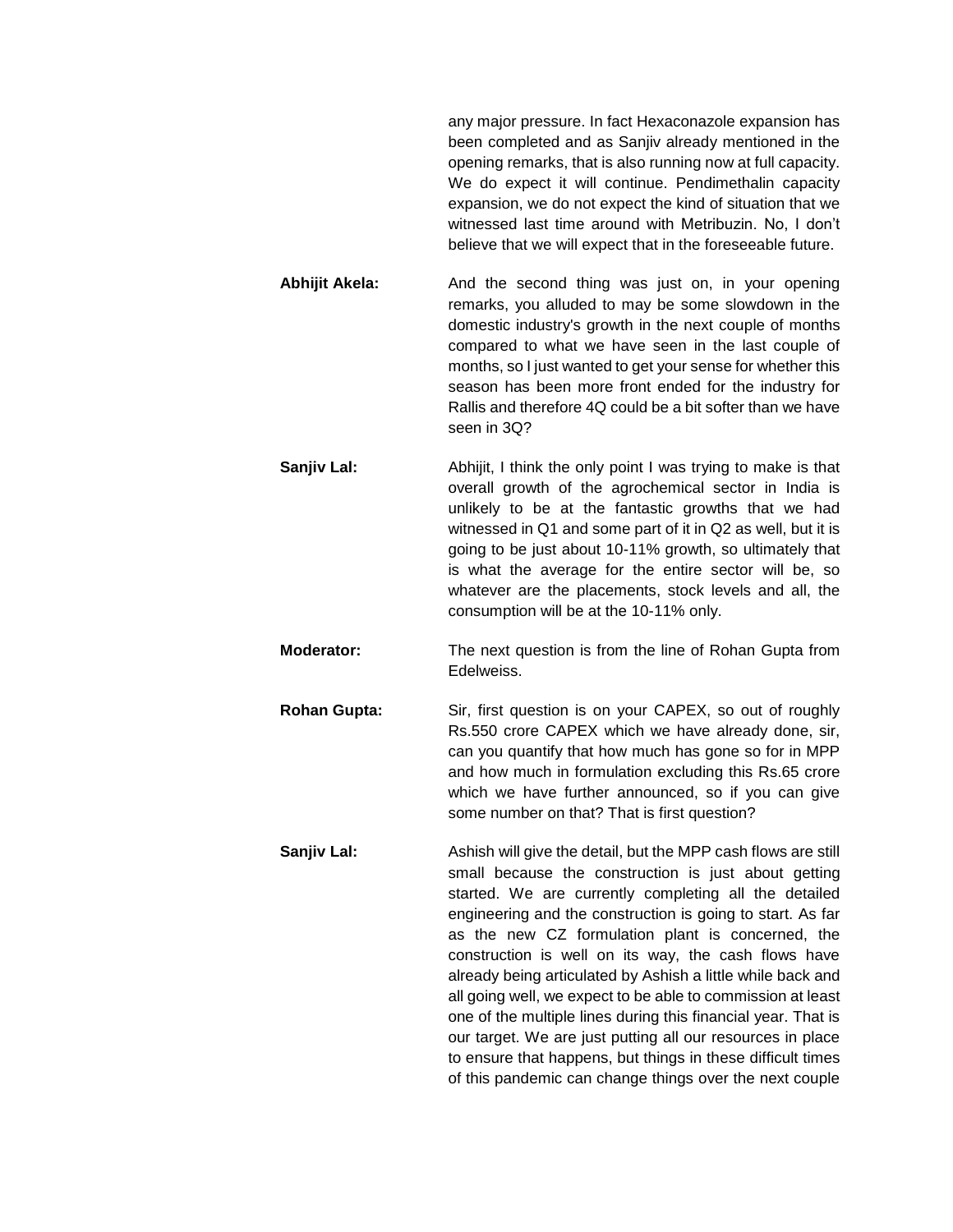of weeks as well, so we are just working towards getting one of our lines commissioned.

- **Ashish Mehta:** Rohan, for the formulation plant at the chemical zone, about Rs.100 to Rs.110 crore is committed. That is on setting up the 3 to 4 formulation line. That is one big chunk. The MPP is around Rs.120 odd crores. The R&D building is roughly about, including the cost of the land which we have already purchased sometime in August last year is about Rs.90 crore. The Hexa, Acetamiprid and others would be around Rs.65 to Rs.70 crore and the Metri expansion, already completed, there we have already spent about Rs.32- Rs.35 crore and then there are about Rs.15 to Rs.20 crore for the land grading . Overall I am providing a break up of all major capex items
- **Rohan Gupta:** Sir, just on this formulation plant, you are saying this will be completed by March 21, I mean just in a month period and MPP is going to be completed by end of this year, right?
- **Sanjiv Lal:** Yes, we expect it in H2 commissioning for next financial year.
- **Rohan Gupta:** And sir, just second question on this further investment in Rs. 65 crore, though you have clarified that you are looking for CAPEX, I mean this plant is going to cater more to the export, sir, I think that we have yet not decided that what will be the product which will be manufacturing on this and what will be the markets or what chemistries which will be using on this, so I think there is MPP plant investment is more ahead of, I mean it is a preplanned investment, but the product is yet not decided, so should we think something like that and can we have more such plant and more such MPPs to put in advance where we will cater to the market depending on the market scenario later on, but the product may be decided later on, so I am just talking that are we fore-fronting our investment without finalizing the product, is that the thought process are we having right now?
- **Sanjiv Lal:** No, that is not the way Rohan. We do have product which we will be producing in that plant. We have not articulated it, but we do clearly have a product that will go into the new MPP and we did mention that by the time this plant comes up, we will be ready with the commercialization of at least two new active ingredients in this new facility.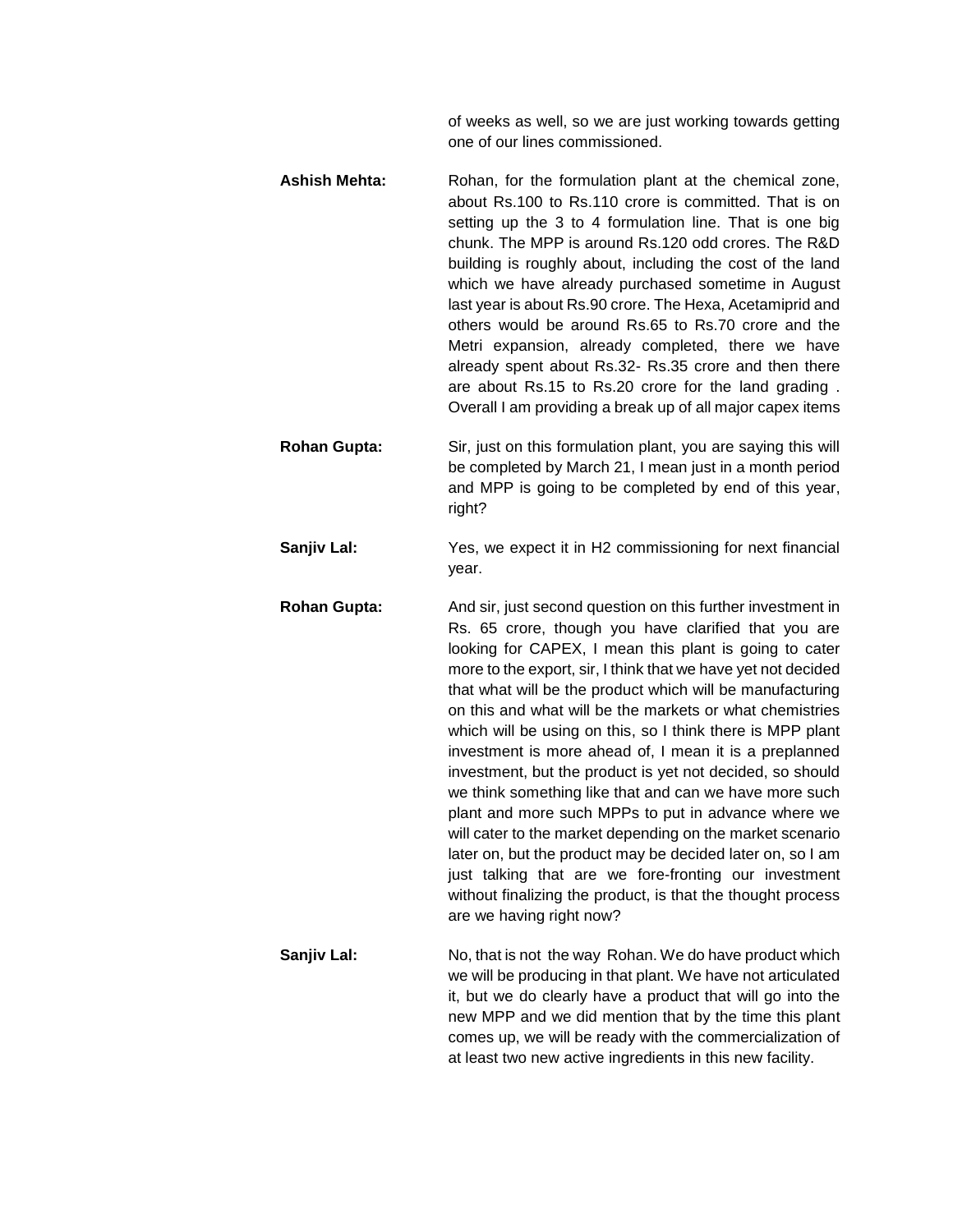- **Moderator:** The next question is from the line of S. Ramesh from Nirmal Bang. **S. Ramesh:** My first thought is, can you share what is the contribution you got from new products launched so far in the 9 months period compared to the same percentage from new products last year? **Nagarajan S:** I think what we do track is something called the ITI, the innovation turnover index, so what we can at this point in time share is that at the end of December, this index has reached 12%. Last year, full year, it reached 15%, I am talking about the cumulative number, the 12% will be expected to increase. At this point in time, although we have had a difficult year in terms of being able to do demand generation for the newly launched products of last year, the response has picked up, like I mentioned earlier, we are hopeful that we will cross last year's ITI number. **S. Ramesh:** The second thought is, what is the current thought process in the Government on extending the PLI to agrochemicals because we hear a lot about it from different forums, so is there any finality and what are the kind of measures you expect if some clarity is available on that? **Sanjiv Lal:** As of now, this is still work in progress on the PLI for the agrochemical sector. Nothing yet has been finalised, but as far as Rallis is concerned, we are not particularly focused on whether the PLI comes or doesn't come, our plans continue to be there for growing with or without the PLI. **Moderator:** The next question is from the line of Chintan Modi from Haitong Securities.
- **Chintan Modi:** Sir, first question is with respect to this CAPEX towards the formulation plant in MPP, could you give us a broad range in terms of what kind of asset turnover that this can generate at peak utilization?
- **Nagarajan S:** Actually, we have responded on similar kind of questions in the past, what we are focused on is not the asset turnover, we evaluate our investments on an IRR basis, so we do have situations where you could have a large asset turnover, but somewhat low margins, but the effective cash flow from that investment may be still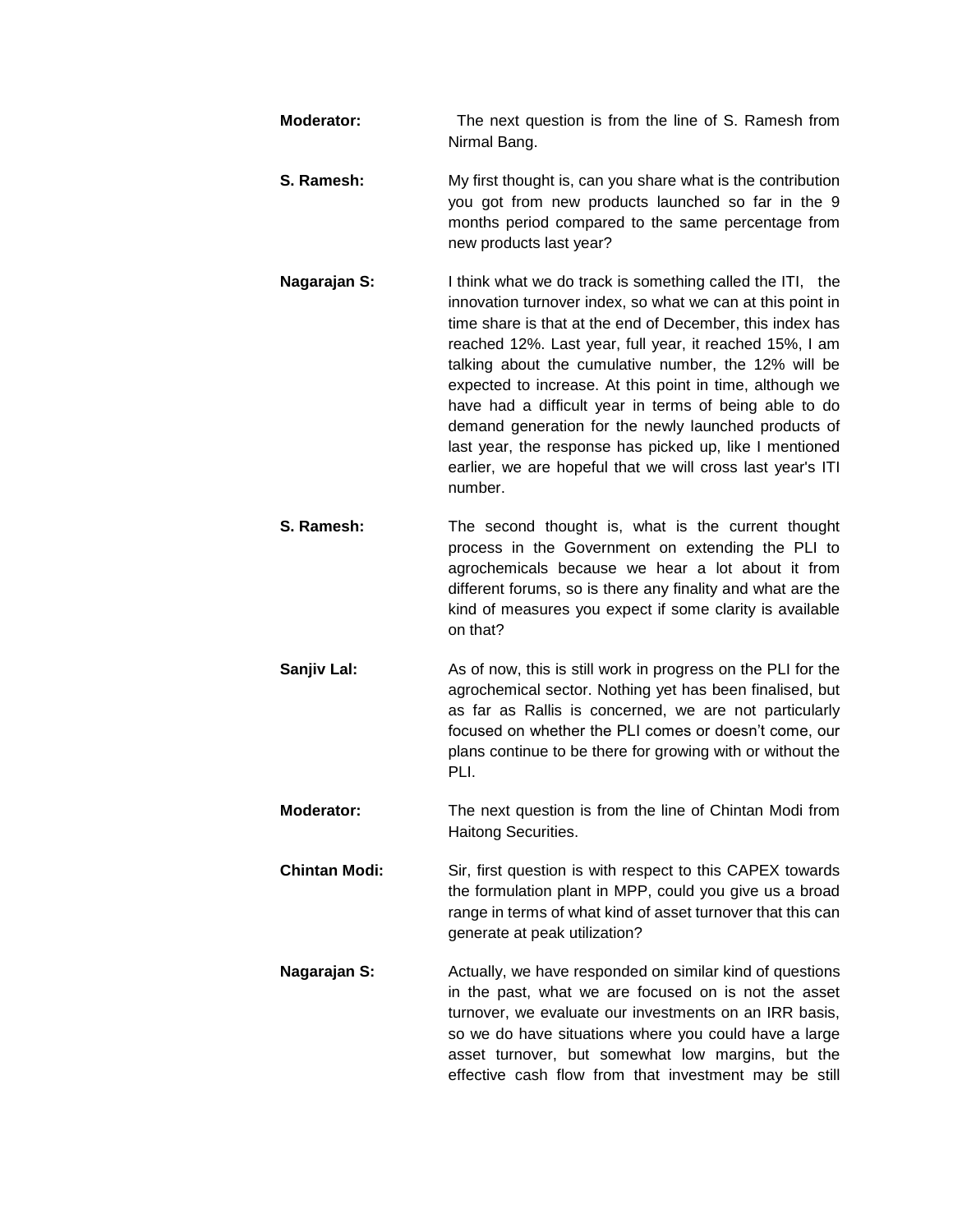justifiable, so we really don't compute nor do we managerially use that as a thumb rule for our evaluations.

- **Chintan Modi:** And second question is with respect to the Rs.6 crore of write off that we have taken, is it that it has been reported for the first time or should we treat it as purely as an exception for this year?
- **Nagarajan S:** Yes, it is an exception which is caused because some of our seeds turning substandard.
- **Chintan Modi:** So is this scenario kind of can come up next year also kind of, it is a recurring, but particular to third or fourth quarter or something like that?
- **Nagarajan S:** No, maybe I can just provide a little bit more of a background, so that you can appreciate the context. So when you take production of seeds, you could take it in different seasons, you could take it in Kharif season or in Rabi season. Normally, people take it in Rabi season, but if you do take it in Kharif season, you are actually exposed to a possible risk depending on the weather vagaries, sometimes it works in your favor, sometimes it doesn't. In this instance, it did not work out in our favor. Therefore, we don't expect that it is a recurring kind of an event.
- **Moderator:** The next question is from the line of Rohit Nagraj from Sunidhi Securities.
- **Rohit Nagraj:** Sir, in the presentation on slide number 7 we have talked about strategic initiatives on domestic business, if you could just elaborate on those four points and what is the timeline with which we are slightly to garner these benefits?
- **Nagarajan S:** Are you referring to the Domestic or International business?
- **Rohit Nagraj:** The domestic business, I mean how do they pan out over the next foreseeable future and what kind of benefit we expect?
- **Nagarajan S:** On the domestic business, yes, I think the first point there is about digital campaigns. We have commenced customer connect through digital campaigns from Q1 actually this year. That is continuing. What we are finding is that there is likely to be a settling down over a period of time in a hybrid mode between physical and digital campaigns, so to be candid I think we should say that we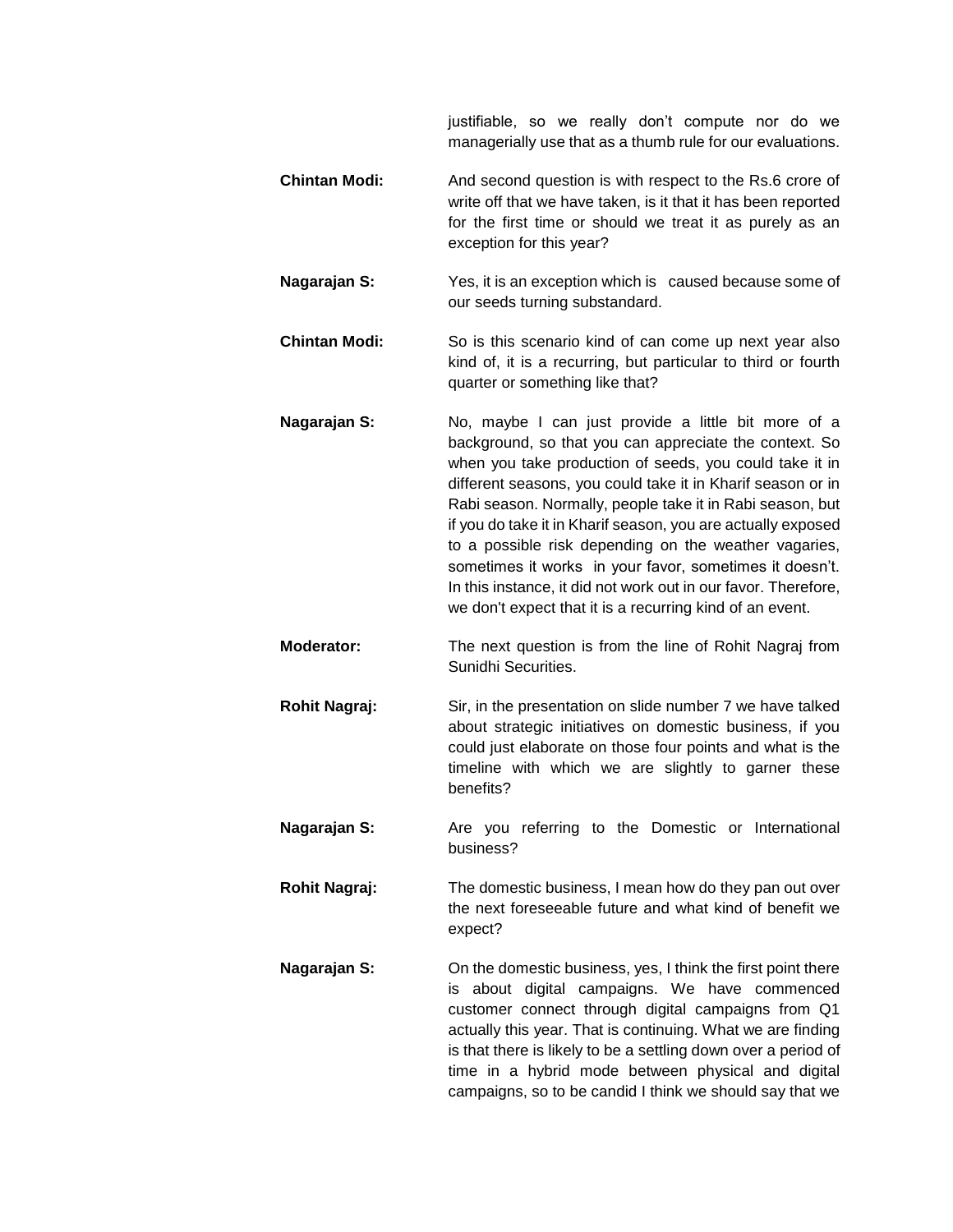have learned a lot in the process of experimenting with digital campaigns and we will apply those learning going forward and we will end in an end state which will have a combination of physical and digital campaigns. New brand architecture has been introduced for many of our products. About 11 products have been introduced by December. We expect two thirds of our products to be on the new brand architecture by March by Q4 and then the rest of it will follow, the remaining one third. So this is an attempt to simplify our communication and make it much more memorable. So this exercise is underway and it should get completed by H1 of next year. Focus on new product launches and portfolio optimization, yes, we have talked about this in the past. We have identified the gaps in our portfolio. Wheat and Soya bean as was called out are a couple of crops where we do have some strengthening to do. Our R&D is focused on new formulations which will help us as well as we would depend on alliances, co-marketing, other routes in order to introduce those new products. This would be a continuing activity. As the pests evolve, as the opportunities emerge and as some of our products fade out, we will continue to focus on this. Connection between distributors and company, yes, I think this is something which we kicked off about now almost a year and 9 months back. We have refreshed our credit terms, our policies for doing business with the company including the reward and recognition programs. This has got a little bit interrupted, particularly the R & R portion because of the pandemic, but we have tried to kind of do things that can be done digitally or locally. This is something which we would expect will revive in the coming year assuming the pandemic goes away. Refreshing of the distribution channel and adding distributors to enhance growth in underserved geographies, yes this is a very important area of focus. Like we have mentioned earlier, this will be carried out, coterminous with our portfolio augmentation, because we do believe that we need to have both in place to be able to capture the opportunity having the product, but without the distribution is as good as having the distribution and not having the product, so this is something which we will progress. We are not focused here on the number of distributors, we are more focused on being able to capture the opportunity with the quality distributors that we require, so that is really the update. So that will also continue. That will continue because the product launches will also continue.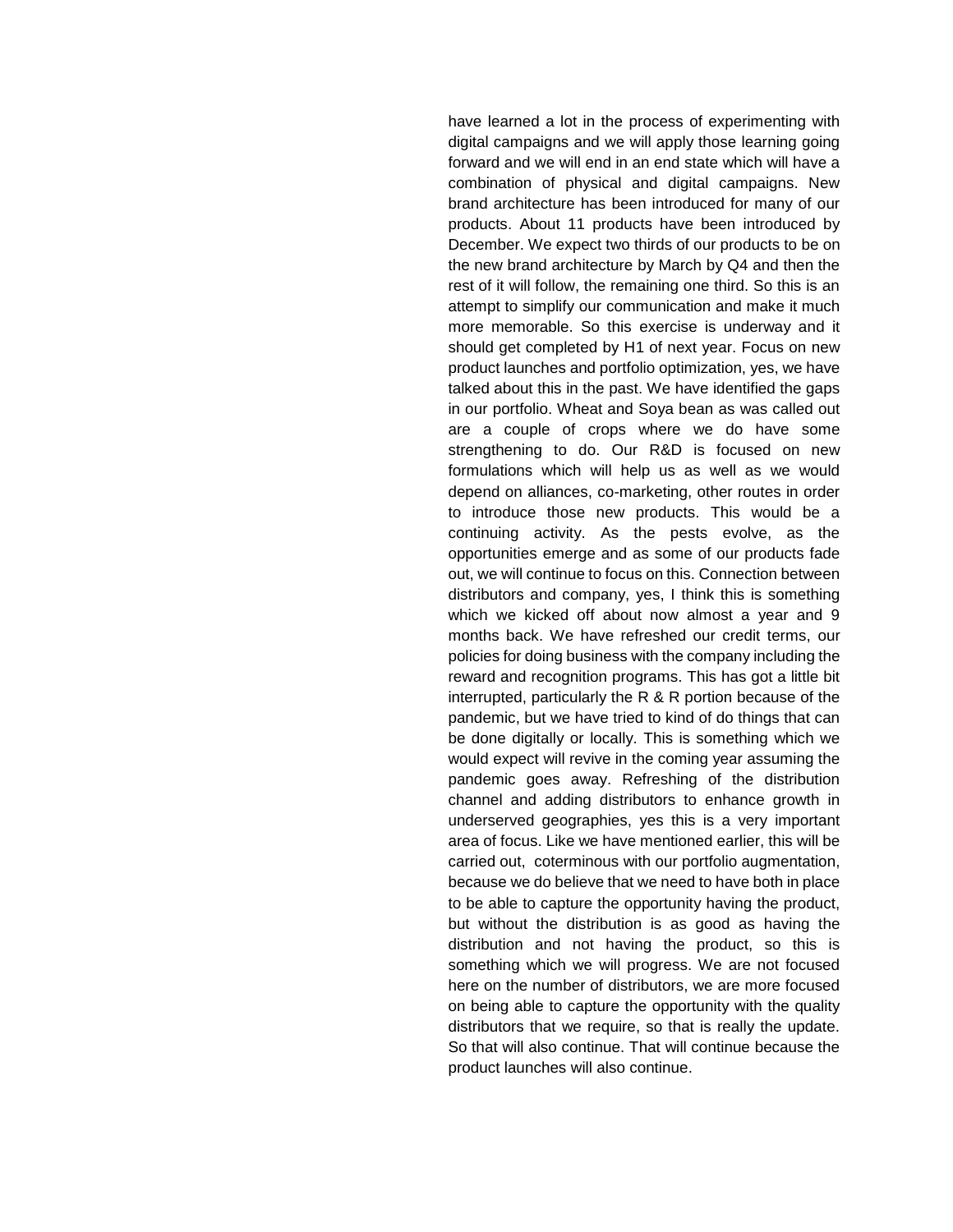| Moderator:               | The next question is from the line of Sameer Deshpande<br>from Fairdeal Investments.                                                                                                                                                                                                                                                                                                                                                                                                                                                |
|--------------------------|-------------------------------------------------------------------------------------------------------------------------------------------------------------------------------------------------------------------------------------------------------------------------------------------------------------------------------------------------------------------------------------------------------------------------------------------------------------------------------------------------------------------------------------|
| <b>Sameer Deshpande:</b> | I would like to know this raw material volatility; do we still<br>import from China certain raw materials?                                                                                                                                                                                                                                                                                                                                                                                                                          |
| Nagarajan S:             | Yes, we do. Our imports like we had mentioned earlier is<br>roughly about 50-55% of our total procurement bill, we do<br>have a significant dependence on China.                                                                                                                                                                                                                                                                                                                                                                    |
| <b>Sameer Deshpande:</b> | Sir, is there any currency fluctuation which were also<br>affecting us?                                                                                                                                                                                                                                                                                                                                                                                                                                                             |
| Nagarajan S:             | It is affecting us because there is an appreciation of the<br>Chinese currency that has happened which creates a<br>problem for us, yes.                                                                                                                                                                                                                                                                                                                                                                                            |
| <b>Sameer Deshpande:</b> | But we are not in a position to source it from some other<br>country, it is specific to China only we need it?                                                                                                                                                                                                                                                                                                                                                                                                                      |
| Nagarajan S:             | Yes, you are right. See, some of these are available only<br>from China and we have not, in some cases, been able to<br>source from others, but of course there are many other<br>products where we are able to source, but there are a few<br>products where our dependency on China is very high.                                                                                                                                                                                                                                 |
| <b>Sameer Deshpande:</b> | And now the export, last time the product pricing was a bit<br>of a problem, but it seems to have improved, so the<br>outlook for the Q4 in terms of domestic as well as exports,<br>will it be better because last time we had this COVID<br>impact and we had a loss, but this year, will it be better<br>than this latest quarter?                                                                                                                                                                                               |
| Nagarajan S:             | I think we have shared the experiences that we are going<br>through. Now, projecting for Q4, I guess we are not<br>providing you a forward guidance, but at this point in time,<br>certainly it is a lot better. The current context is a lot better<br>than what it was in the beginning of the quarter.                                                                                                                                                                                                                           |
| <b>Ashish Mehta:</b>     | I just want to add one thing, because in the last year's<br>fourth quarter, since pandemic happened in the third<br>week and fourth week of March, there were naturally<br>immediate disruptions in the transportation and all that<br>thing and hence it had impacted our dispatch of materials<br>which we have reported also in the SEBI results. Over the<br>last 9 to 10 months, lot of things have stabilized and we<br>don't foresee such type of problems coming into this<br>fourth quarter. I just wanted to add on that. |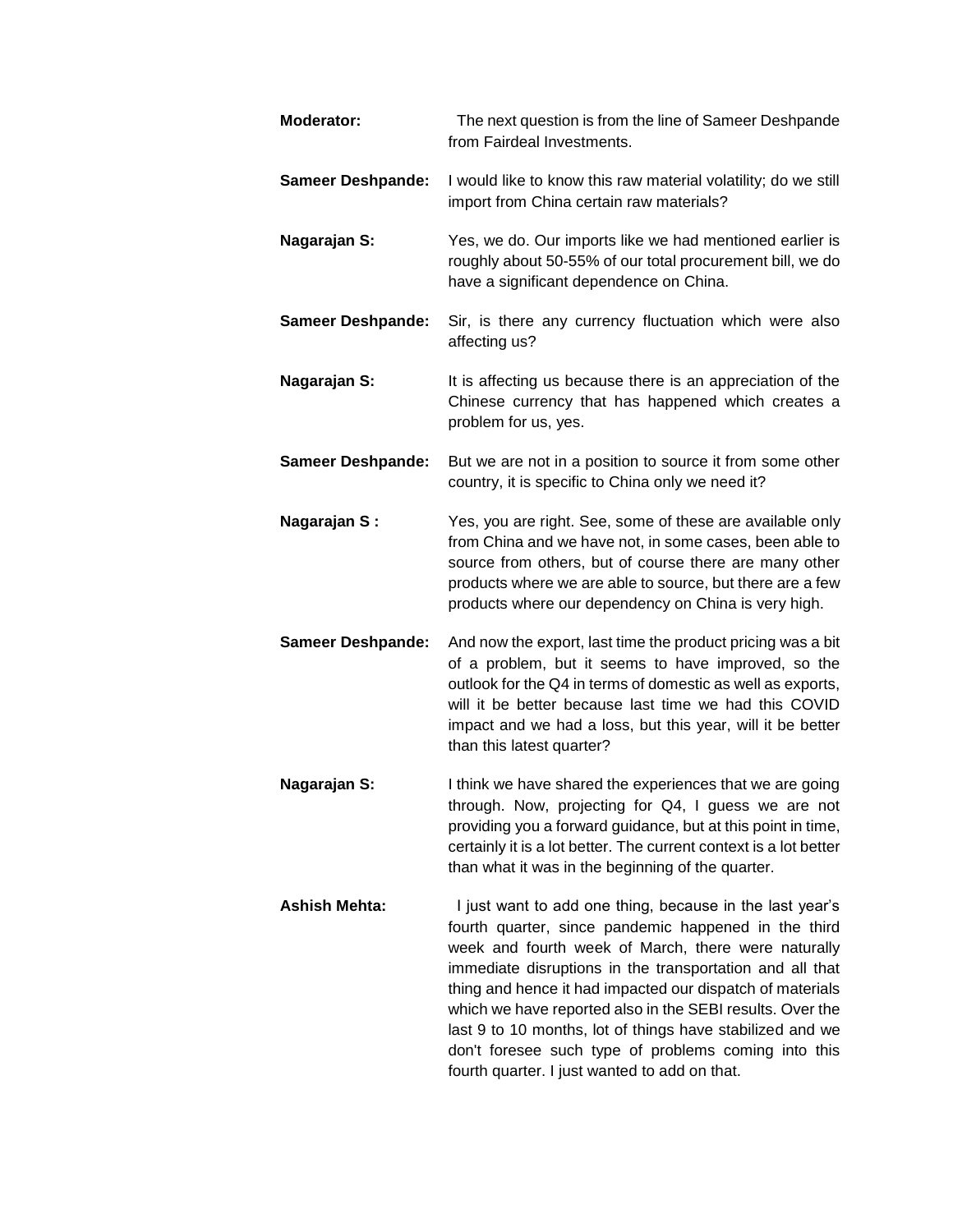| <b>Moderator:</b> | The next question is from the line of Somaiah Valliyappan |
|-------------------|-----------------------------------------------------------|
|                   | from Spark Capital.                                       |

- **Somaiah Valliyappan:** What I am trying to understand is, between domestic and exports how would the number reach, at an overall crop care, we are 15.5%, so how would it reach between domestic and exports?
- **Ashish Mehta:** Let me give you a context, in the export post this sales we don't have any expenses, right, whatever expenses are there on headcounts or other administrative expenses, but in the domestic market you have field force, you have lot of activities going around and all that, so if you were to compare at an EBITDA margin for International business, definitely it will be higher than the domestic business, but when you compare the actual impact, the gross margins would be different, but the EBITDA will be higher for the International business because there were no expenses being incurred post the sales.
- **Somaiah Valliyappan:** So somewhere 200-300 bps higher when compared to the domestic business ?
- **Nagarajan S:** What we focus on is the GC margin, right. On the GC margins on the domestic side, because we have a formulations business, predominantly formulations business which is much more value added compared to the active ingredient exports, B2B exports that we do on the export side, the GC margins tend to be higher on the domestic side compared to the International business. Thereafter, the rest of it we actually focus on a fixed cost basis because that is the fixed cost that we incur in terms of salaries, in terms of sales and marketing, SG&A kind of things and that is the way we actually look at it, so we don't actually break out an EBITDA number between International business and the domestic business. That is why we are a little bit struggling to give you an immediate response, but this is a way we think about it. We focus on the GC and then we focus on the individual elements of fixed cost.
- **Moderator:** The next question is from the line of Dhavan Shah from ICICI Securities.
- **Dhavan Shah:** Sir, I have two questions, firstly on the seed side, so sir if we look at the last two quarter numbers, that means Q2 and Q3, you mentioned that there is no fundamentally change for the seed business, so if there is no exceptional during this quarter and if we look at the growth for Q2-Q3,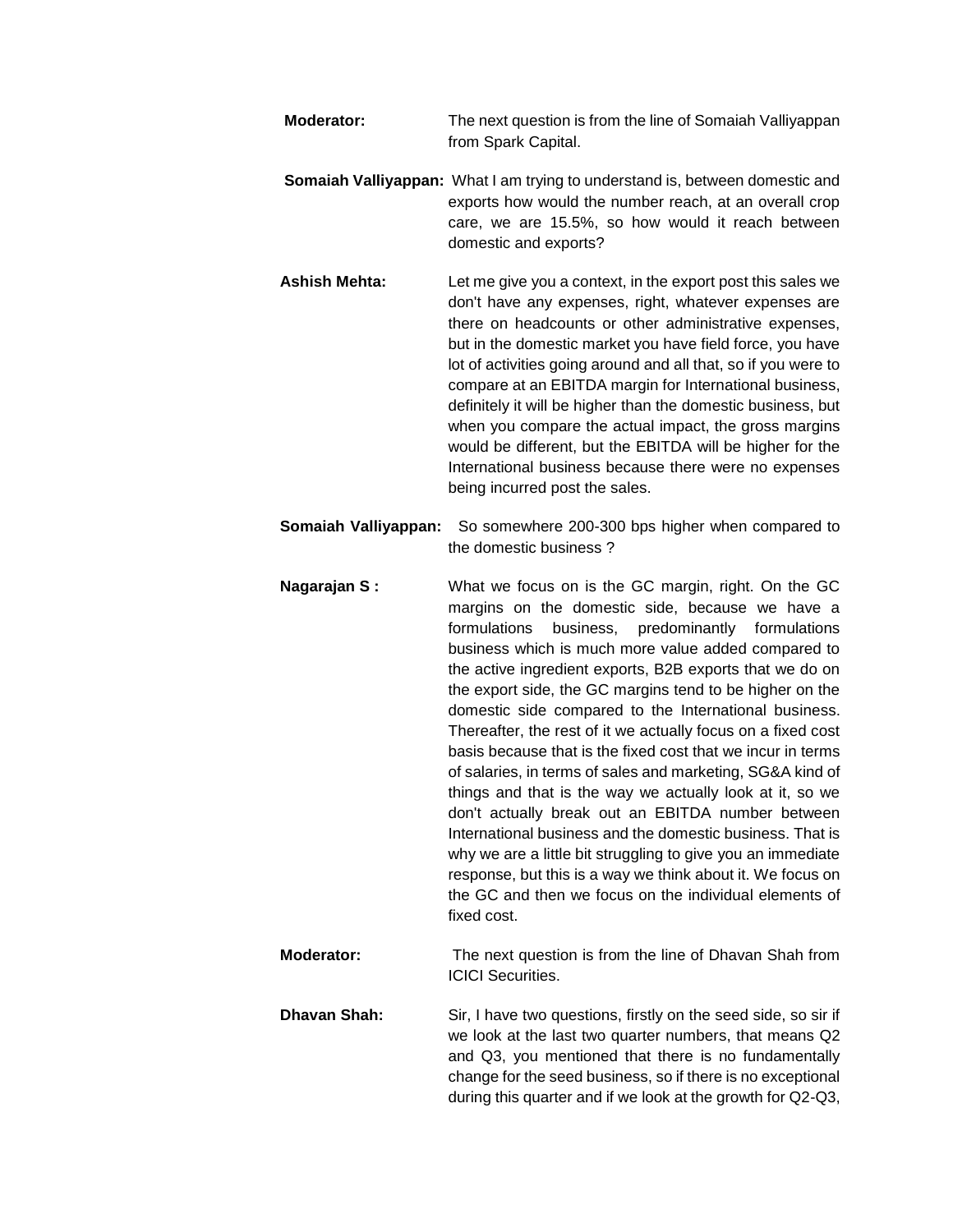it seems a little bit higher, so is there any exceptional things into that or should we assume that this is a normalized thing and we can expect this kind of growth in the coming few years as well?

- **Nagarajan S:** Yes, there is no exceptional thing. You see, in the case of seeds business as you are aware, typically if you look at the Q1 numbers, the way we reported, I am just clarifying this, so that you can get a better view of how you can think about it. What happens is that at the end of Q1, the returns are not fully available in the company, right, because that is still June and the placements are still underway, so what we do is to actually take certain policy based or normative returns which we true up at the end of Q2. So at the end of Q2, that is at the end of H1, is when you really have a good picture about what the returns have been. Similarly, when it comes to Q3 and Q4, you really are having a similar situation because you do have certain markets like Tamil Nadu for example, where it is actually a late Kharif market, so you actually go on normative returns for specific markets and specific crops which you again true up in Q4. So what would be more helpful to look at is on an annual basis or on a H1 and H2 basis. Fundamentally what I was mentioning earlier, there is nothing that we are finding different in the operations of the business for us to be able to call it out to you.
- **Dhavan Shah:** And just follow up to that, out of your overall seed portfolio, which business segment do you foresee to carry double digit growth? Is it Maize or Bajra or Vegetable seed, if you can share thoughts on that?
- **Nagarajan S:** You are talking about where we have had double digit growth this year?
- **Dhavan Shah:** In this year and the expectation as well?
- **Nagarajan S:** Yes, I think as you are already aware we have cotton as a very important focus area for us. This year has not worked out as well as we had hoped. We certainly will have significant growth expectations coming from cotton. Vegetable is another area which we also want to focus on, so those are strategically two important areas where we would expect a strong growth. Paddy has been a strong area and Maize has really done well this year contrary to our original thinking that because of commodity prices being low on Maize, we might have had certain challenges, but really speaking Maize has been quite positive, so one would expect that Cotton, Vegetables,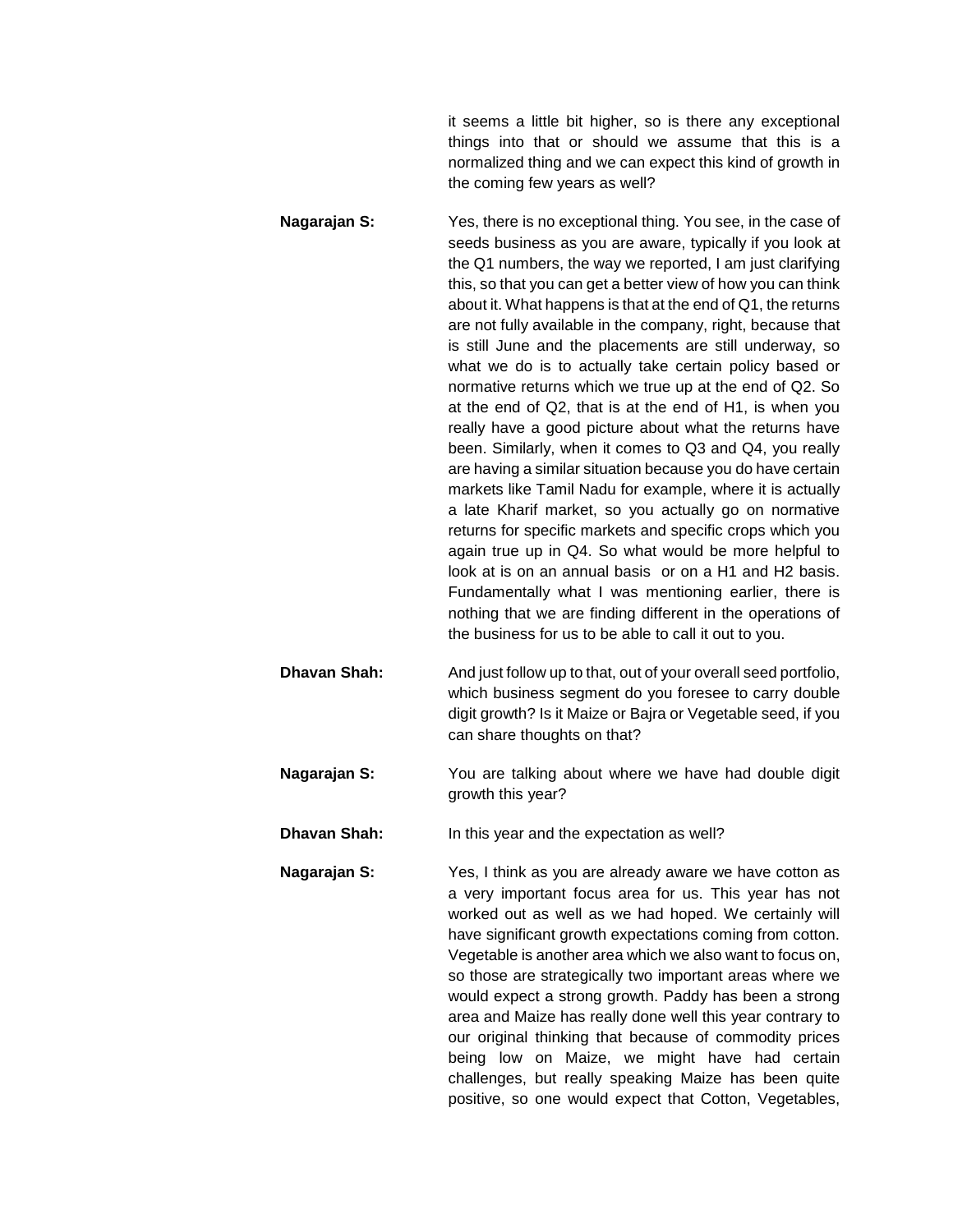Paddy and Maize in that order as the important growth drivers.

- **Moderator:** The next question is from the line of Deepak Kolhe from B&K Securities.
- **Deepak Kolhe:** My first question is what are the reasons for lower depreciation cost in this quarter and second question is that is it possible for you to provide the domestic formulation and B2B absolute sales figure for Q3?
- **Ashish Mehta:** I will answer the first question. On the depreciation, it is basically a classification of entries, largely arising out of the impact of Ind AS 116 which is a lease accounting. May be I can explain you separately, but just to give a context, if you are having a lease of any third party arrangement and if there is an increase in the number of years over the lease period, then there is a particular way how you account for the lease accounting and then capitalize the rent at NPV value and then start charging of interest and the depreciation to the extent of the revenue at the rent what we pay. So it is basically not an item for the third quarter. Since it applies to the YTD number, if you see the YTD numbers of depreciation it is almost the same, Rs.49 crore versus Rs.48 crore of last year. So it is only a classification impact. It is not that the depreciation has come down because of the sale of any asset or anything like that. It is just a classification.
- **Deepak Kolhe:** And about second question, on the domestic formulation and B2B absolute sales number?
- **Ashish Mehta:** B2B is, you are talking about international business?
- **Deepak Kolhe:** Yes sir.
- **Ashish Mehta:** We don't give a breakup of B2B and international business and also contract manufacturing. We give a breakup of what is the total export versus the domestic sales. That is available in that slide deck. And for the Institutional sales in the domestic market, it is not a very large number, it is a very small number.
- **Moderator:** The next question is from the line of Deepak Chitroda from Phillip Capital.
- **Deepak Chitroda:** First question sir, is about our sales and marketing cost, what is your expectation now as we are now moving towards the normal situation, may be say next 1 or 2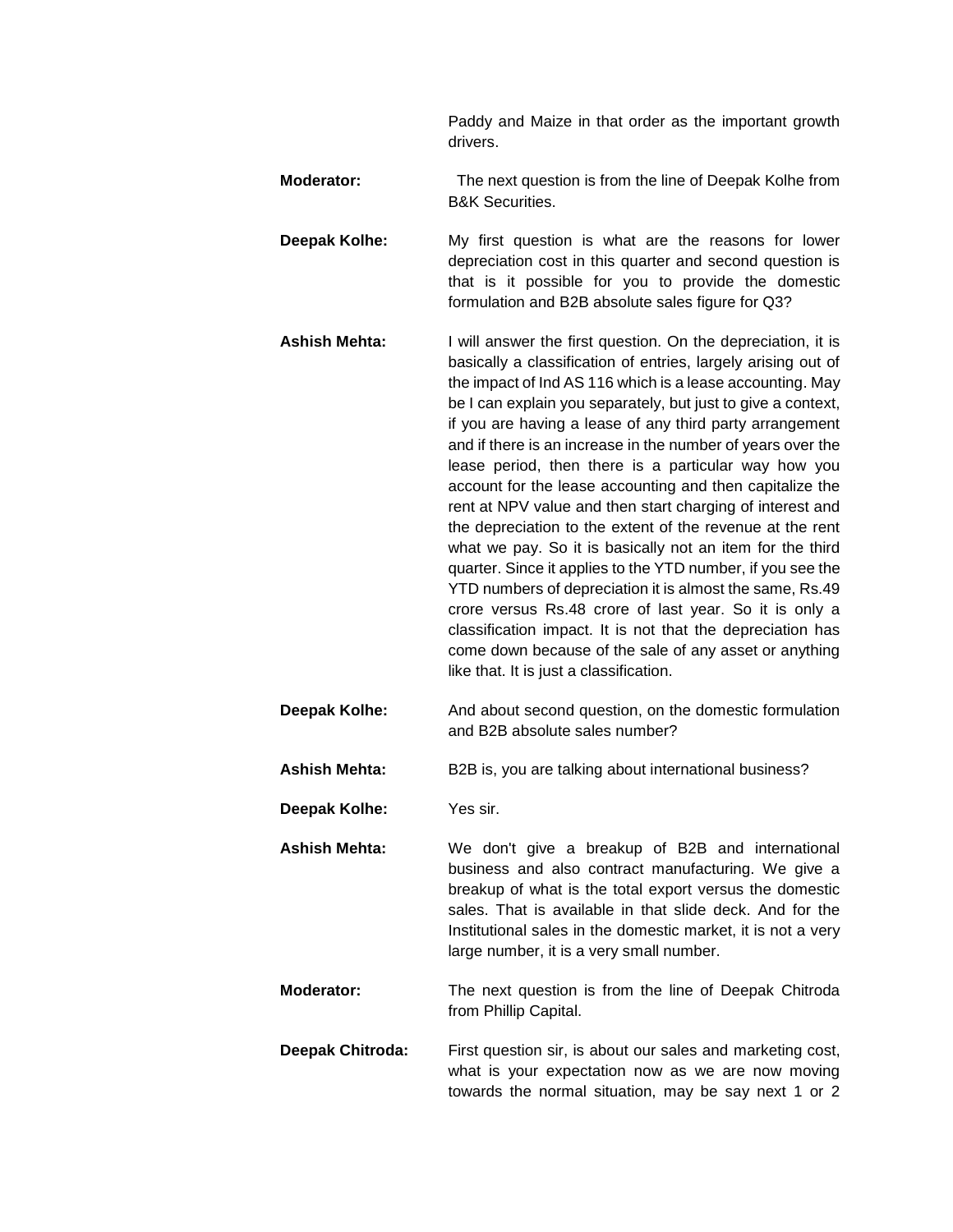quarters? Do you think the kind of a benefit which you have basically received in terms of digital marketing and all that is going to be increased, the cost will be going to increase over the next couple of quarters, sir?

- **Nagarajan S:** Definitely in terms of travel and communication, there will be an increase because we will be able to have more people travelling. What has happened is that in things like advertising we have also relied on television, for example, a little more than normal, so may be that will be a rerouting of expenditure between different media channels instead of using television commercials, maybe we will depend more on local demand generation activity, so there will be some heads where there will definitely be an increase. There will be some heads where there will be a rebalancing. Things like digital, for example, they are not that high in terms of expenditure at this point in time in our portfolio of sales and marketing spend. They will go up because we do expect that there is a place for digital that we have all collectively learned, so that will go up. Overall, if you ask me, you should expect that the cost for sales and marketing should go up on an annual basis, on a yearly basis.
- **Deepak Chitroda:** And my second question is about some thought process towards FY22, I am sure that it is very early to comment and obviously it largely depends on kind of a monsoon outlook we will have for the next year, but any thought process during that like what will be the demand outlook kind of a growth we are expecting because considering the very high base of FY21?
- **Sanjiv Lal:** This we have discussed in the past also, if you look at overall agriculture in the country over the last many years, year-on-year, the food grain production has been increasing despite the vagaries of the monsoon and we have got multiple agro-climatic regions in the country, so while there may be stress in one part of the country due to drought condition or excessive rainfall, there is some kind of a balancing which thankfully happens in our country which has led to year-on-year increase in agricultural output and even if you see the growth of agrochemical, it has been about 8 to 9% in the past and this year it is because of all the support that has been given to this sector and good liquidity in the market, we are expecting may be 10% to 11% growth. So in a ballpark, I would say anywhere between 8 to 11% is the kind of growth that we can continue to expect year-onyear basis in this agrochemical sector.